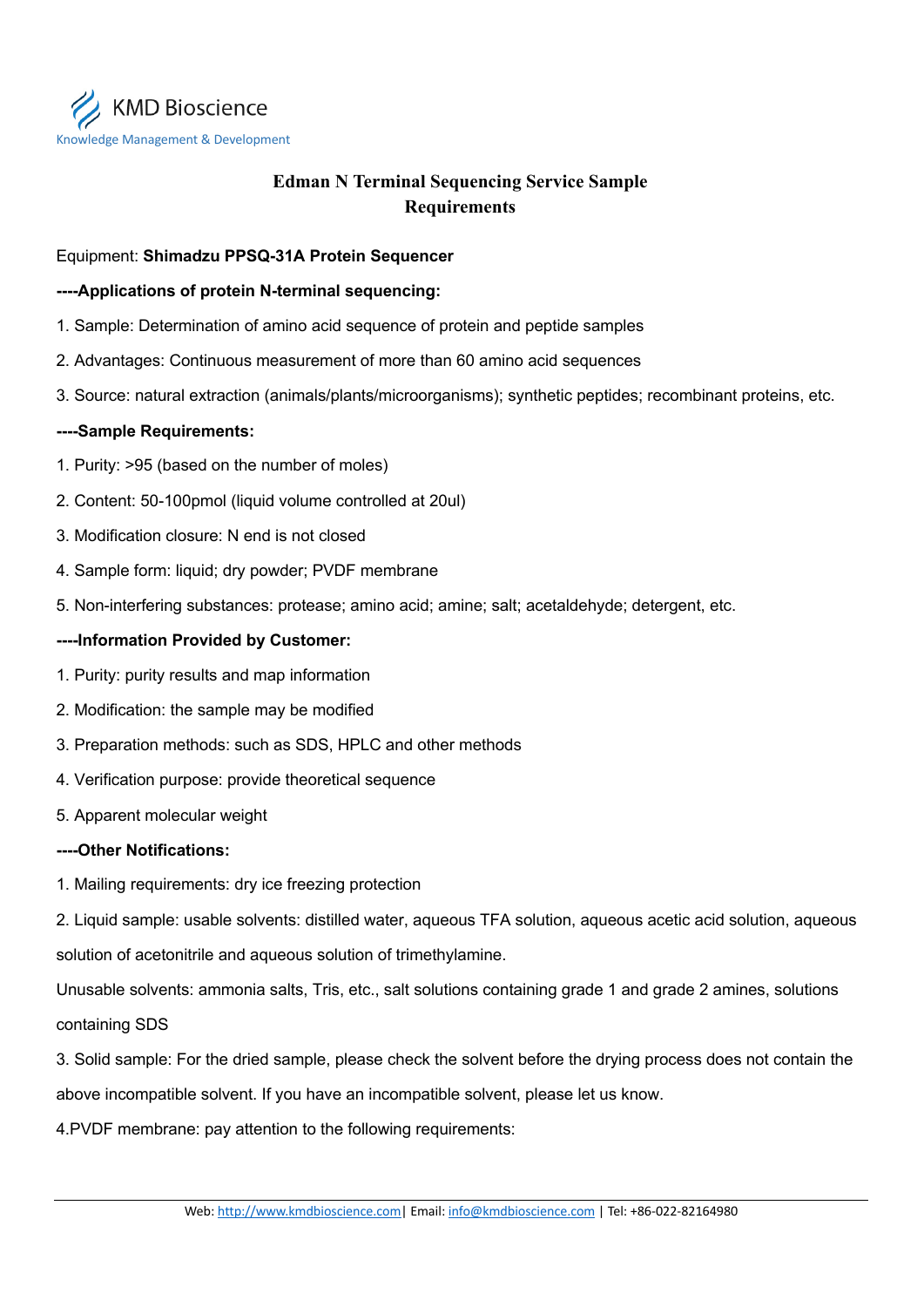

1) Sample size: 5-8 lanes, the sample of each lane should use the highest concentration as much as possible,

and the maximum volume (to make the strip as thick as normal 2-3 times width)

2) Nitrocellulose membrane: It is resistant and cannot be used.

3) The buffer used in electrotransfer is free of glycine. When using a glycine-containing buffer, please let us know the tester.

4) Coomassie Brilliant Blue (CBB-R250) is recommended for stains.

5) The following PVDF membranes are recommended:

| Manufacturer  | <b>Product Name</b> | <b>Size</b>      | <b>Product Catalog</b> |
|---------------|---------------------|------------------|------------------------|
| Japan Genetex |                     | 8.5x9cm, 10pcs   | PVM020C8590            |
|               |                     | 13x14cm, 10pcs   | PVM020C1314            |
|               |                     | 20x20cm,20pcs    | PVM020C2020            |
|               |                     | 20cmx3m,1roll    | <b>VM020C3R</b>        |
| PEBiosystems  | ProBlott            | 20x20cm, 10pcs   | 400994                 |
|               | <b>MiniProBlott</b> | 10x10cm, 10pcs   | 401194                 |
| <b>BIORAD</b> |                     | 7x8.4cm, 10pcs   | 162-0186               |
|               |                     | 10x15cm, 10pcs   | 162-0180               |
|               |                     | 20x20cm, 10pcs   | 162-0181               |
|               |                     | 26cmx330cm,1roll | 162-0184               |

# **Protein Transfer (Electroblotting) Result and Sequencing Example**:

Figure 1: Transfer result: Please try to prepare the sample according to the picture below (maximum sample loaded)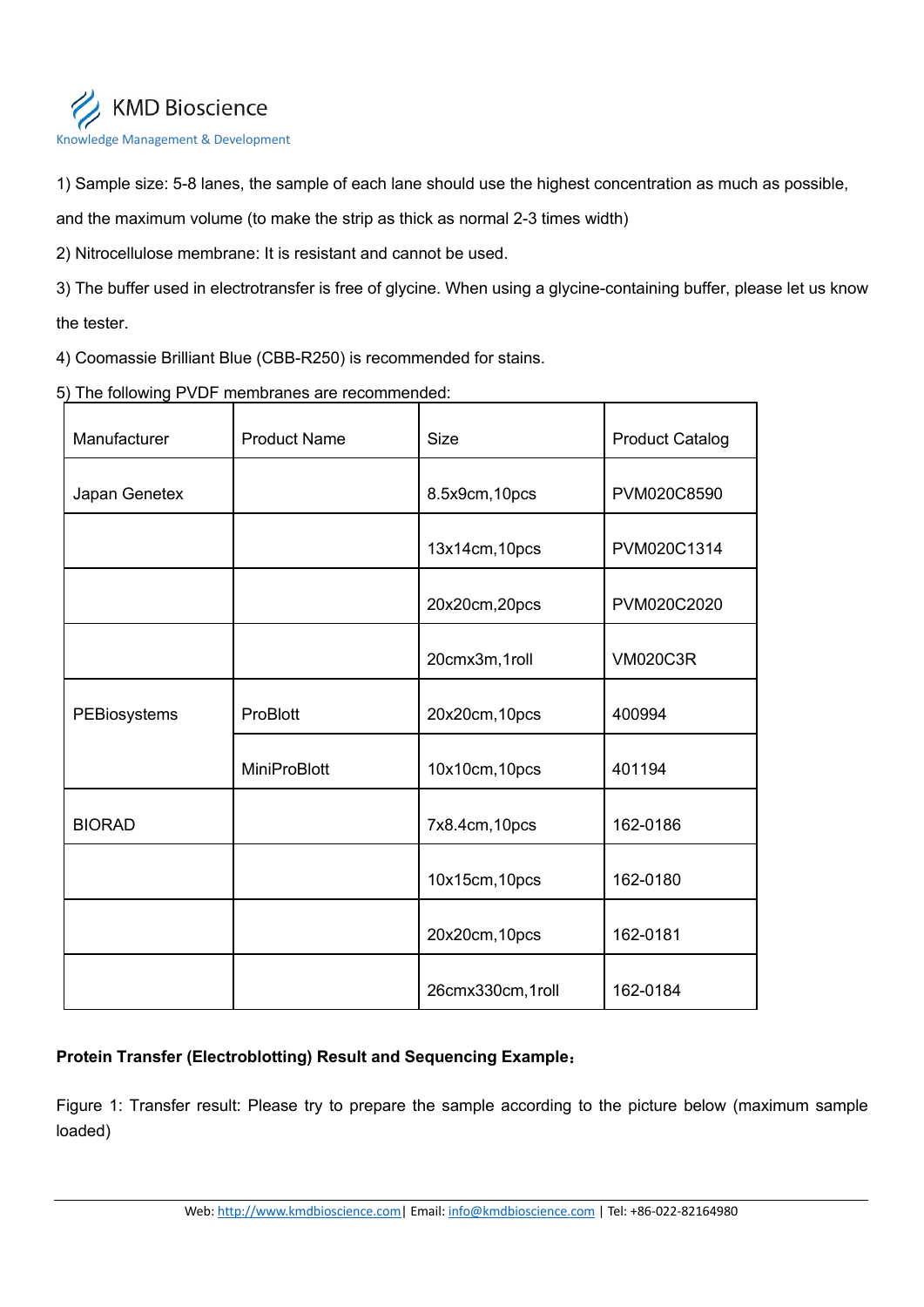



### Figure 2: the N-terminal sequencing results of figure 1:





2.3 N-terminal third position sequencing result